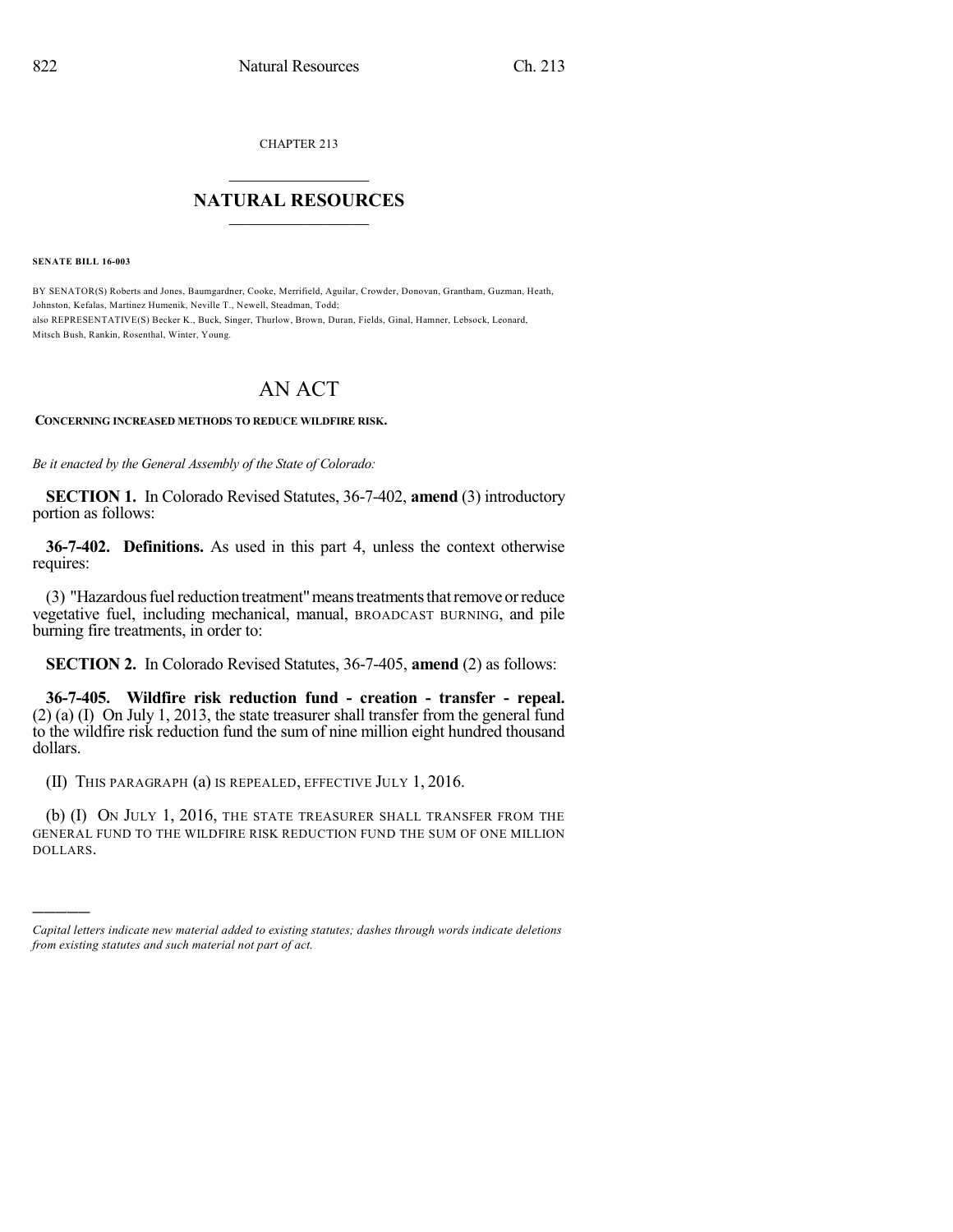(II) THIS PARAGRAPH (b) IS REPEALED, EFFECTIVE JULY 1, 2018.

**SECTION 3.** In Colorado Revised Statutes, 2-3-1602, **amend** (1) and (4); and **add** (1.5) (c) as follows:

**2-3-1602. Wildfire matters review committee - creation - repeal of part.** (1) To address wildfire prevention and mitigation and to review and propose legislation relating to such matters, the wildfire matters review committee is hereby created, and is referred to in this part 16 as the "committee". The committee shall meet at the call of the chair at least once during the interim of each year to review and to propose legislation or other policy changes relating to wildfire prevention and mitigation and all related matters, including, without limitation, public safety and forest health, issues AND COOPERATION WITH APPROPRIATE FEDERAL AGENCIES AND LOCAL GOVERNMENTS. The committee may TAKE UP TO TWO FIELD TRIPS DURING THE INTERIM AND consult with experts in all fields relating to wildfire prevention and mitigation as may be necessary to achieve the objectives of this part 16. All personnel of any state agency or political subdivision of Colorado involved in wildfire prevention and mitigation, including the Colorado department of public safety and the Colorado state forest service, shall cooperate with the committee and with any persons assisting the committee in carrying out its duties pursuant to this section.  $\hat{\Theta}$ n June 5, 2013, any remaining powers, duties, and responsibilities delegated to and possessed by the lower north fork wildfire commission created in section  $2-2-1702$  (1) are hereby transferred to the committee.

(1.5) (c) (I) IN 2016, IN ADDITION TO ANY OTHER MATTERS IT CONSIDERS, THE COMMITTEE SHALL CONSIDER POTENTIAL MARKETABLE USES FOR HAZARDOUS FUELS IN FORESTS, INCLUDING BIOCHAR, ENERGY, LIQUID FUEL, HEAT, WOOD WASTE PRODUCTS, AND COMBINED USES, FOR THE PURPOSE OF MAINTAINING AND IMPROVING WATERSHED HEALTH, FOREST HEALTH, JOB CREATION, IMPACTS ON CARBON EMISSIONS,AND INNOVATION AND DETERMINING THE MOST ECONOMICALLY VIABLE,VALUE-ADDED MEANS OFREMOVINGWOODY MATERIALS,INCLUDING THOSE THAT ARE USED IN TRADITIONAL WOOD PRODUCTS, FROM THE FORESTS, INCLUDING A CONSIDERATION OF FEDERAL, STATE, AND LOCAL GOVERNMENTAL EFFORTS IN USING WOODY MATERIALS; AN EXAMINATION OF COSTS, INCLUDING TECHNOLOGY AND TRANSPORTATION, MARKETS, AND THE AMOUNT OF WOODY MATERIAL USED FOR EACH POTENTIAL USE; CONSIDERATION OF THE EFFECTS OF STRUCTURES AND A WARMER CLIMATE ON FORESTS AND FIREFIGHTER SAFETY; AND AN UPDATED REPORT PREPARED BY THE COLORADO STATE FOREST SERVICE CONCERNING THE ISSUES SPECIFIED BY SECTION 23-31-314, C.R.S., PRIOR TO ITS REPEAL ON JULY 1, 2012.

(II) THIS PARAGRAPH (c) IS REPEALED, EFFECTIVE SEPTEMBER 1, 2017.

(4) (a) The committee shall select a chair and vice-chair from among its membership and PRESIDENT OF THE SENATE SHALL APPOINT THE CHAIR OF THE COMMITTEE IN EVEN-NUMBERED YEARS AND THE VICE-CHAIR IN ODD-NUMBERED YEARS. THE SPEAKER OF THE HOUSE OF REPRESENTATIVES SHALL APPOINT THE CHAIR OF THE COMMITTEE IN ODD-NUMBERED YEARS AND THE VICE-CHAIR IN EVEN-NUMBERED YEARS.

(b) THE COMMITTEE SHALL prescribe its own rules of procedure.